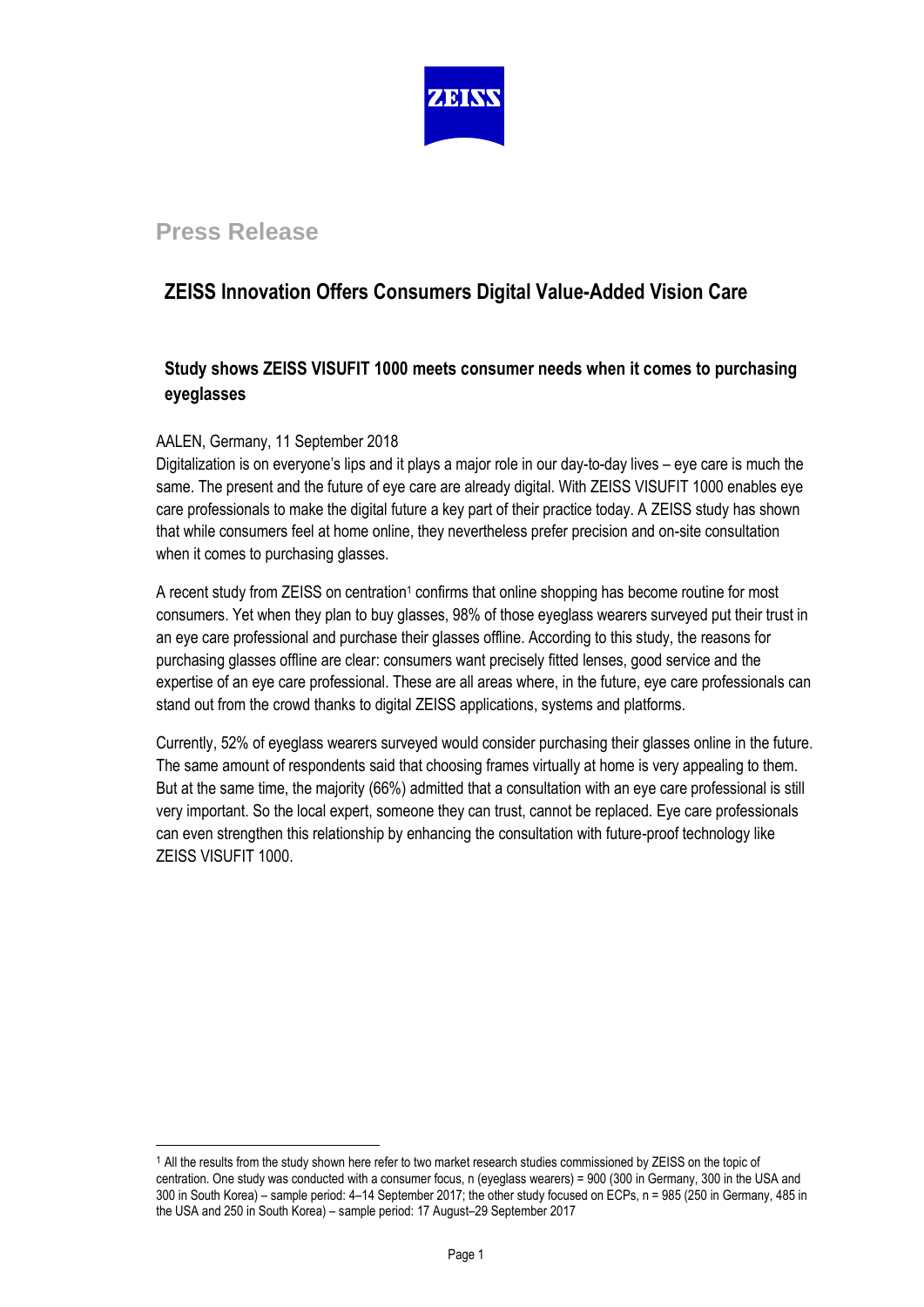



*Figure 1: Offline and online eyeglass purchases and percentage of consumers considering online eyeglass purchases in the future.*



*Figure 2: In the study the majority of people reported that personal consultation with an eye care professional is very important, even if trying on frames at home is very appealing to many.*

#### **Digital features instore**

ZEISS VISUFIT 1000 is a platform for the digital determination of 3D centration data, which is precise, quick and easy to use. With only a single shot a 3D image of the consumer can be created. Nine cameras and 45 million points ensure maximum precision of centration data. ZEISS VISUFIT 1000 provides the consumer with a 180° visualization of his/her head with the frames selected. Consumers try on at least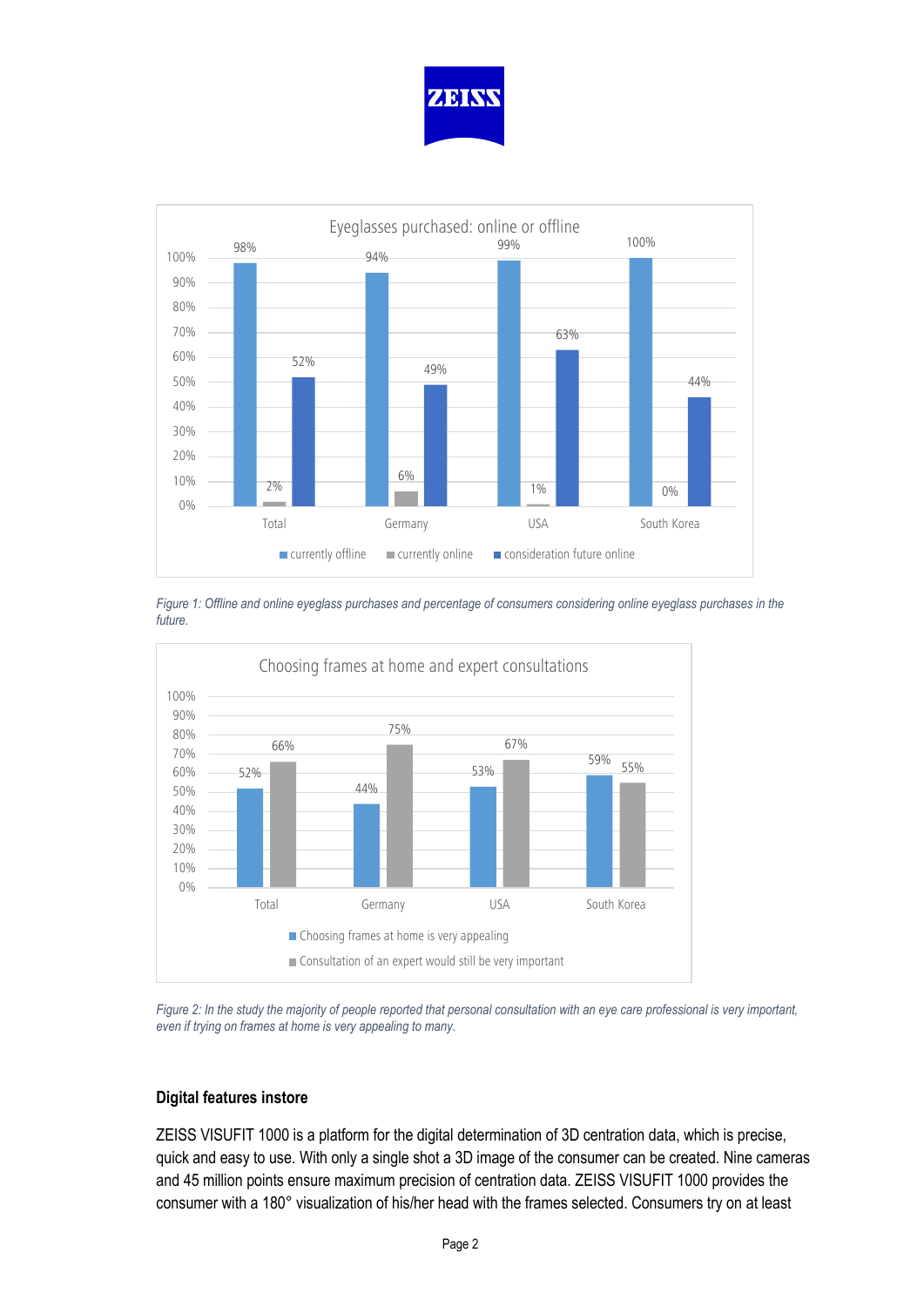

seven different frames. The visualization means they can see themselves from different angles on iPad or PC. That means the purchasing decision is simplified not only for those people with a strong visual impairment. The visualization is something consumers might already have experienced while shopping online. But with ZEISS VISUFIT 1000, this experience is high-quality, precise and has the advantage of a personal consultation; according to the study, consumers perceive this as very important.

In the future, ZEISS VISUFIT 1000 will be complemented with modules for customizing frames and for virtual try-on. Alongside highly precise centration, this will be a key differentiator so that eye care professionals can enjoy a competitive edge with consumers who like it digital.



*Figure 3: ZEISS VISUFIT 1000 allows consumers to compare different frames on the iPad or PC.* 

### **Development with a focus on the future**

"When developing ZEISS VISUFIT 1000, it was very important that we not only facilitate precise centration but, most importantly, look to the future. We want to take the next big step in digitalization – a new era has begun. Prior to the development of ZEISS VISUFIT 1000, we asked ourselves how we can help our partners – eye care professionals – master the digital future," says Dr. Marc Wawerla, Chief Operating Officer at ZEISS Vision Care.

"The ZEISS VISUFIT 1000 software was then developed by an agile team," says Désirée Niendorf, Head of Product Management for Vision Technology Solutions at ZEISS. "This is a very flexible way of working, as we have quick reaction times and can easily adapt to new requirements or changes. This ensures the flexibility needed to create high-quality software. With this new method we were able to deliver superior digital technology that caters to our customers' needs."

### **Consumers demand exceptional quality**

Precise centration performed by an expert is essential for ensuring optimum, natural vision when wearing glasses. The best eyeglass lenses do not perform properly if they are not correctly centered in the frame and in relation to the eyes. The study revealed that the majority of consumers are not interested in getting more information about centration, but they care very much about precision and quality. They put their trust in eye care professionals' good service and consultation, which is represented by state-of-the-art technology like ZEISS VISUFIT 1000.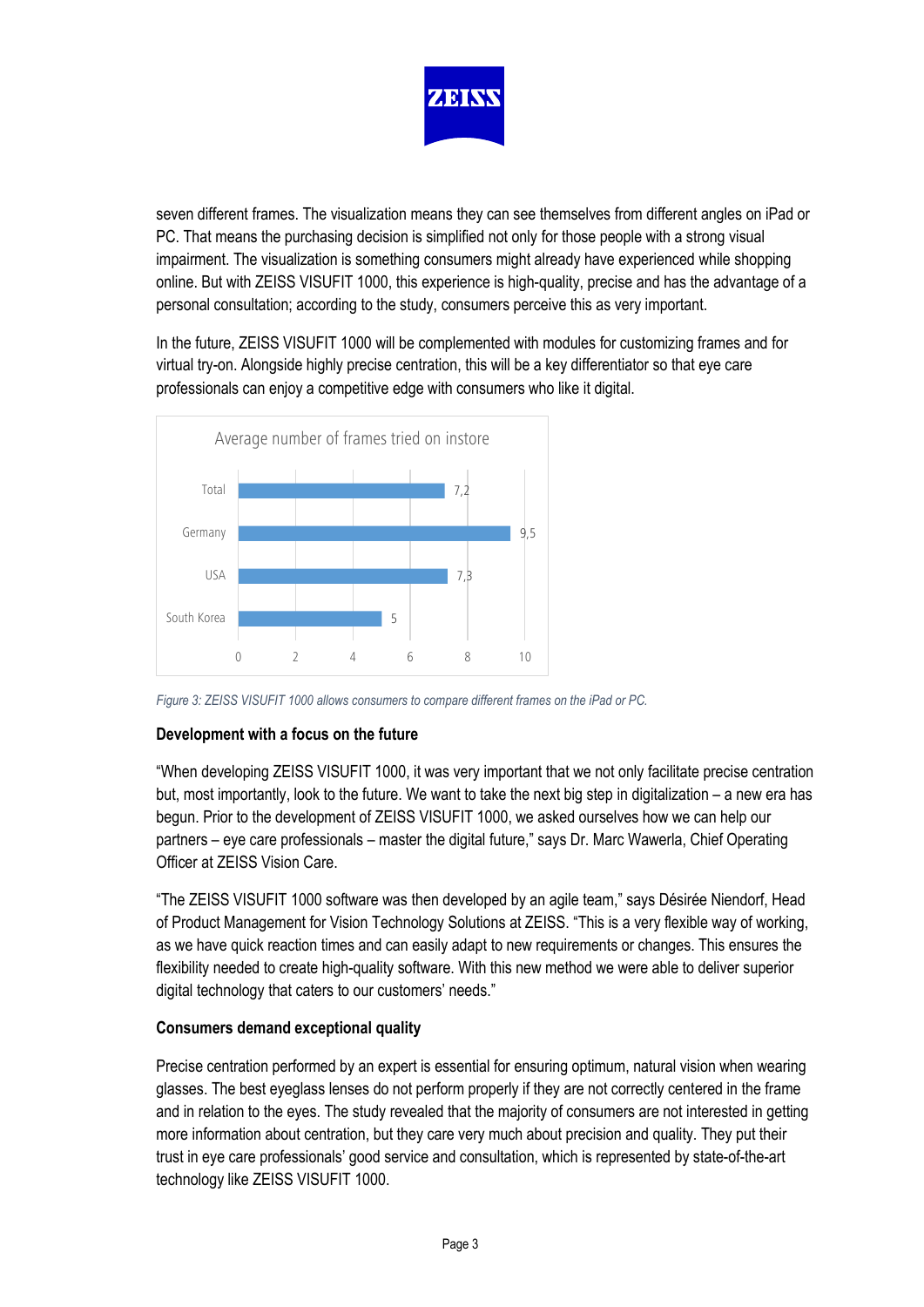

### **Excellent reasons in favor of digital centration**

Today it is possible to manufacture customized, highly sophisticated eyeglass lenses designs. The correct calculation of the lens takes into account the position of the lens in relation to the eyes, face and frames, which is essential in order to reach the full potential of the lens and to provide the best possible vision to the wearer.

"For progressive lens wearers, many eye care professionals opt for digital centration methods because of the quick, extremely detailed data capture. However, precise fitting is relevant for all types of lenses. Our study has confirmed that there are good reasons for going digital, the most important being data precision and usability. Our ZEISS devices are digitally linked and make day-to-day work, which includes documentation and orders, significantly easier. In particular, ZEISS VISUFIT 1000 is particularly impressive thanks to its ease of use," says Wawerla. According to the study, the reasons for using digital centration methods are improved service quality and opportunities for upselling.



*Figure 4: The use of digital devices for centration differs between the countries.*



*Figure 5: The four most popular purchasing criteria for a new digital centration device.*